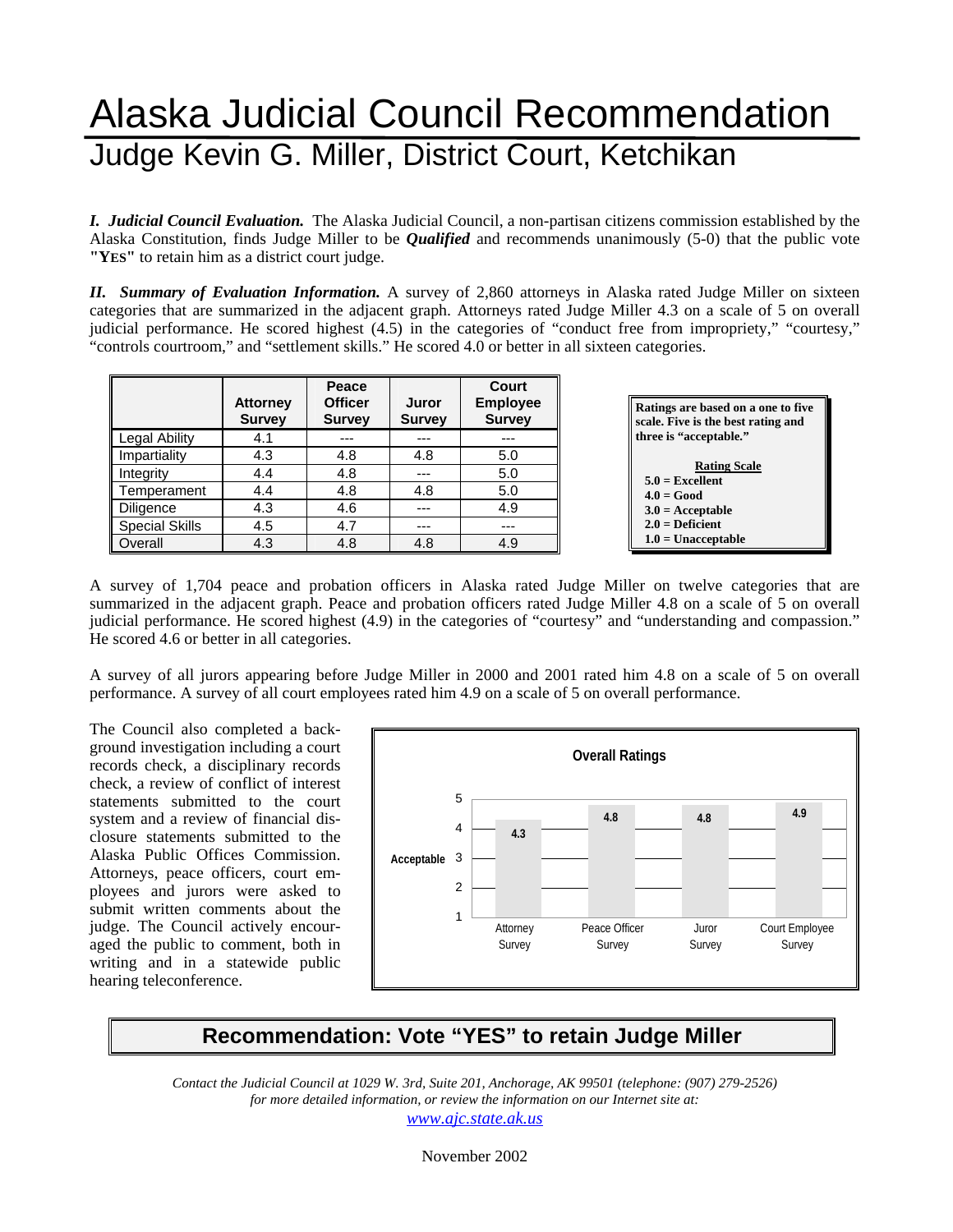



(907) 279-2526

1029 W. Third Avenue, Suite 201, Anchorage, Alaska 99501-1969 http://www.ajc.state.ak.us

**EXECUTIVE DIRECTOR** Larry Cohn

## Alaska Judicial Council Questionnaire

E-Mail: postmaster@ajc.state.ak.us **RECEIVE TO ANNEY MEMBERS** 

FAX (907) 276-5046

Eleanor Andrews Katie Hurley Gigi Pilcher

CHAIR, EX OFFICIO Dana Fabe Chief Justice

DEC 1 0 2001 ATTORNEY MEMBERS Geoffrey G. Currall **ALASKA** JUDICIAL COUNCRebert B. Groseclose

**Trial Judge** 2002 Candidates for Judicial Retention

**November 16, 2001** 

Supreme Court

Koun G Miller Name

District Court Ketchikan Court

- 1. Describe your workload during your present term.
	- a)  $70%$  Civil Cases  $30 \%$  Criminal Cases  $\bigcirc$  % Court Administrative  $100\%$  Total
- b) IOS # of trials/year(includes traffic)  $\bigcirc$  # Administrative Appeals

2. Please describe your participation on court/Bar committees or other administrative activities during your current term of office.

Dane

3. On a separate sheet of paper please assess, in one or two paragraphs, your judicial performance during your present term. Appropriate areas of comment could include: satisfaction with your judicial role, specific contributions to the judiciary or the field of law, increases in legal knowledge and judicial skills, or other measures of judicial abilities that you believe to be important.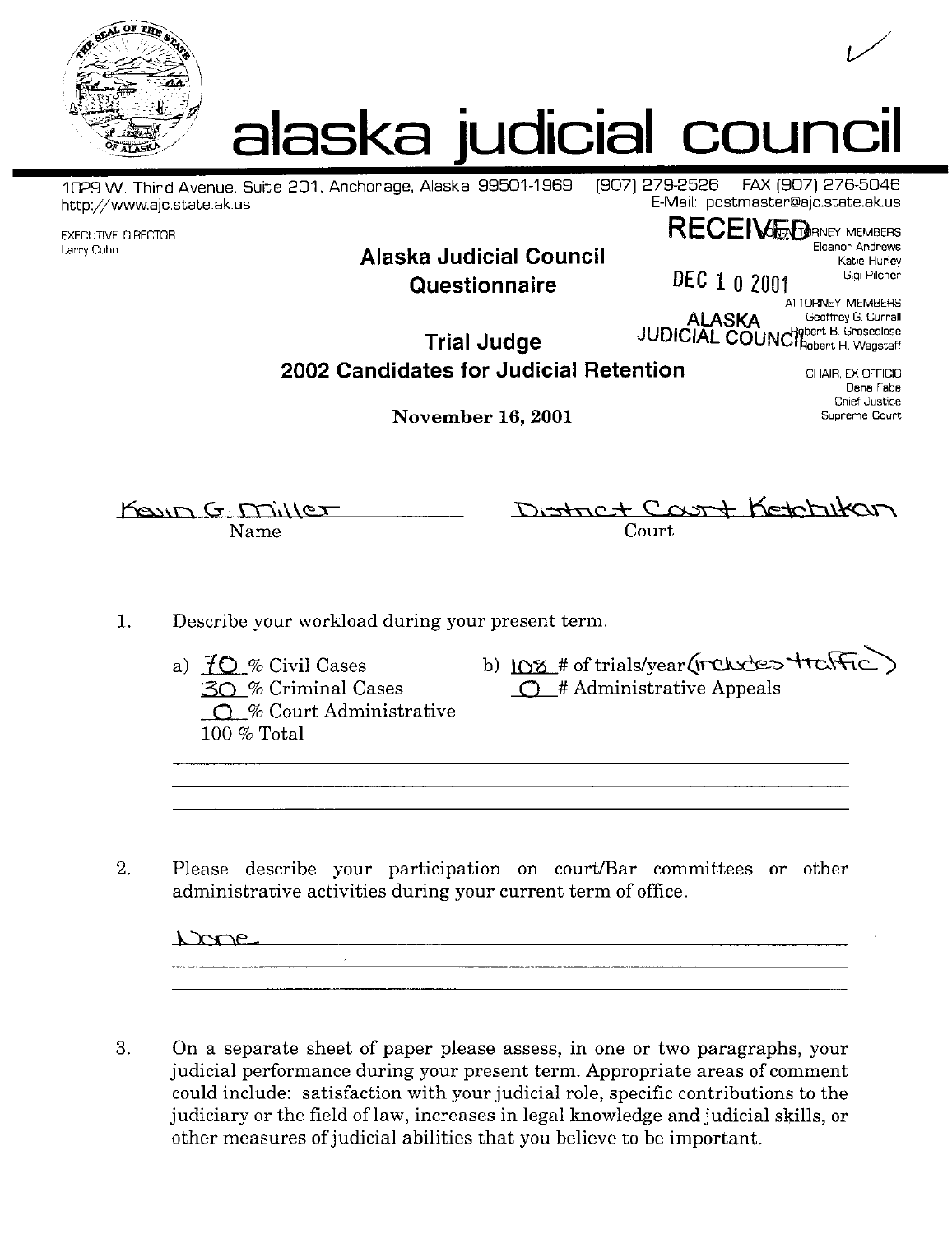- During your most recent term as a judge, have you:  $\overline{4}$ .
	- a) had a tax lien filed or other collection procedure instituted against you by
	- b) been involved in a nonjudicial capacity in any legal proceeding whether as a party or otherwise? Yes \_\_\_\_\_\_ No  $\swarrow$ .

c) engaged in the practice of law (other than as a judge)? Yes \_\_\_\_\_\_ No  $\swarrow$ .

d) held office in any political party? Yes \_\_\_\_\_\_\_ No  $\sqrt{2}$ .

e) held any other local state or federal office? Yes \_\_\_\_\_\_\_ No  $\sqrt{2}$ .

If your answer to any of the questions above is "yes," please give full details, including dates, facts, case numbers and outcomes.

a sa mga bagayan ng mga bago ng mga bago ng mga bago ng mga bago ng mga bago ng mga bago ng mga bago ng mga ba<br>Mga bago ng mga bago ng mga bago ng mga bago ng mga bago ng mga bago ng mga bago ng mga bago ng mga bago ng mg

Please provide any other information which you believe would assist the Council in conducting its evaluations and in preparing its recommendations for the 2002 retention elections.

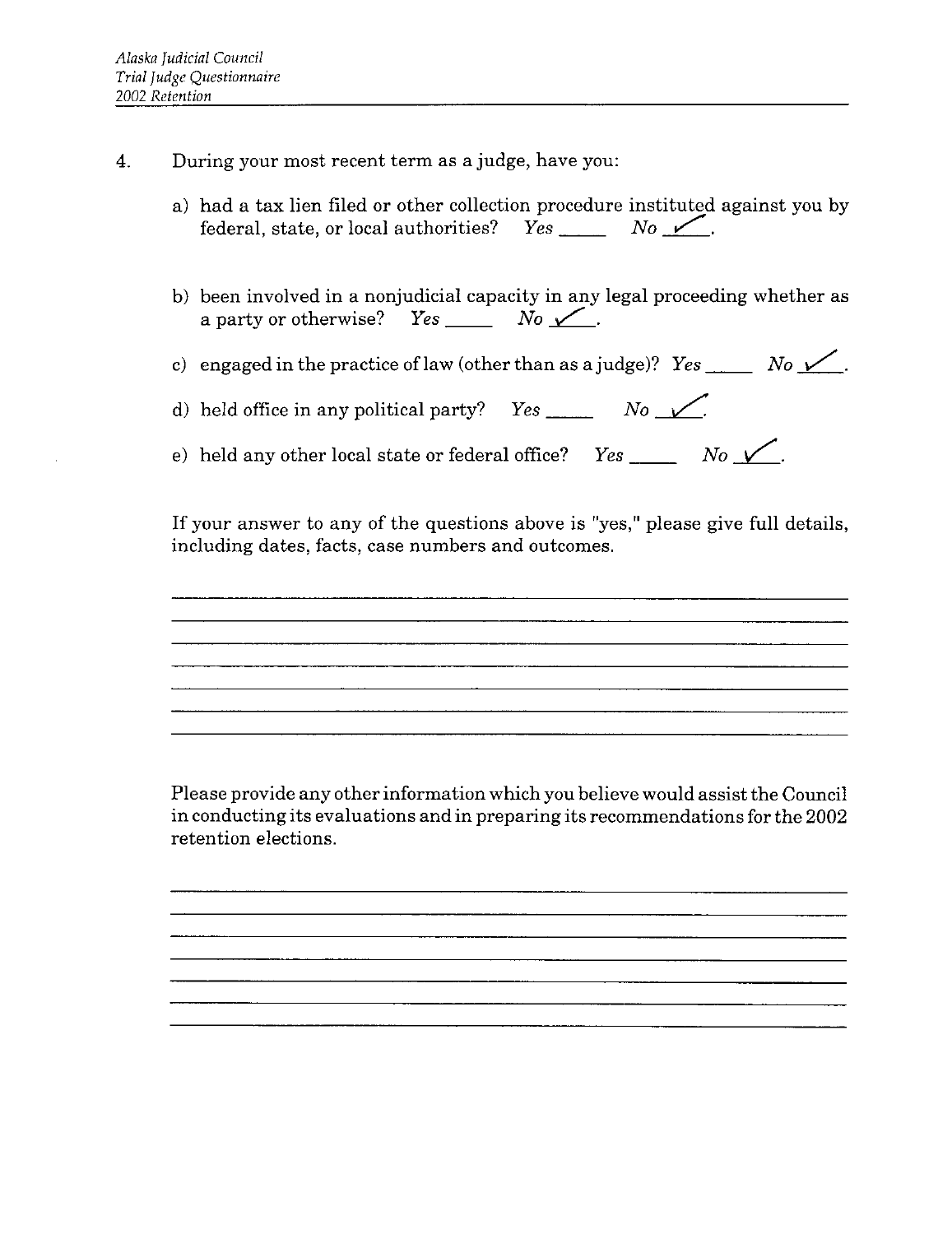Please list the names and case numbers of the three most recent jury cases tried 5. before you, identify the attorneys involved, and show their current addresses. (Attach additional pages if necessary.)

**Name of Case Case Number**  $1KF-S1-S83CR$ State V. MCCloux **Attorneys Involved** Name: James Scott Name: LD CLOTK STUDD Address: 415 Main St, Rm 304 Address: D.O. BOX 7958 Ketchikan, AK 99901 Ketchikan, AK 99901 Name: Name: Address: **Name of Case Case Number** State V Barnes  $\mathbb{I}_2$  | 151-01-243 CB **Attorneys Involved** Name: CATIONE VOTER KOMIN Name: Galen Paire Address:  $P_0$ .  $P_0 \times 6308$ Address: 329 Hartror Drive Rm 203 SITKO, AK 94835 <u> SITKA, AK 99835</u> Name: Name: Address: Address: **Name of Case Case Number**  $|3|$ Strate V Lewis  $15E - 01 - 810 Ch$ **Attorneys Involved** Name Boutcare KISSINGT Name:  $DCD$ Address:  $415$  MCum  $\leq$ <del>st</del> Pm 304 Address: 415 MDJD St, Ste 204 Ketchikan, AK 99901 Ketchikan, AK 99901 Name: Name: Address: Address: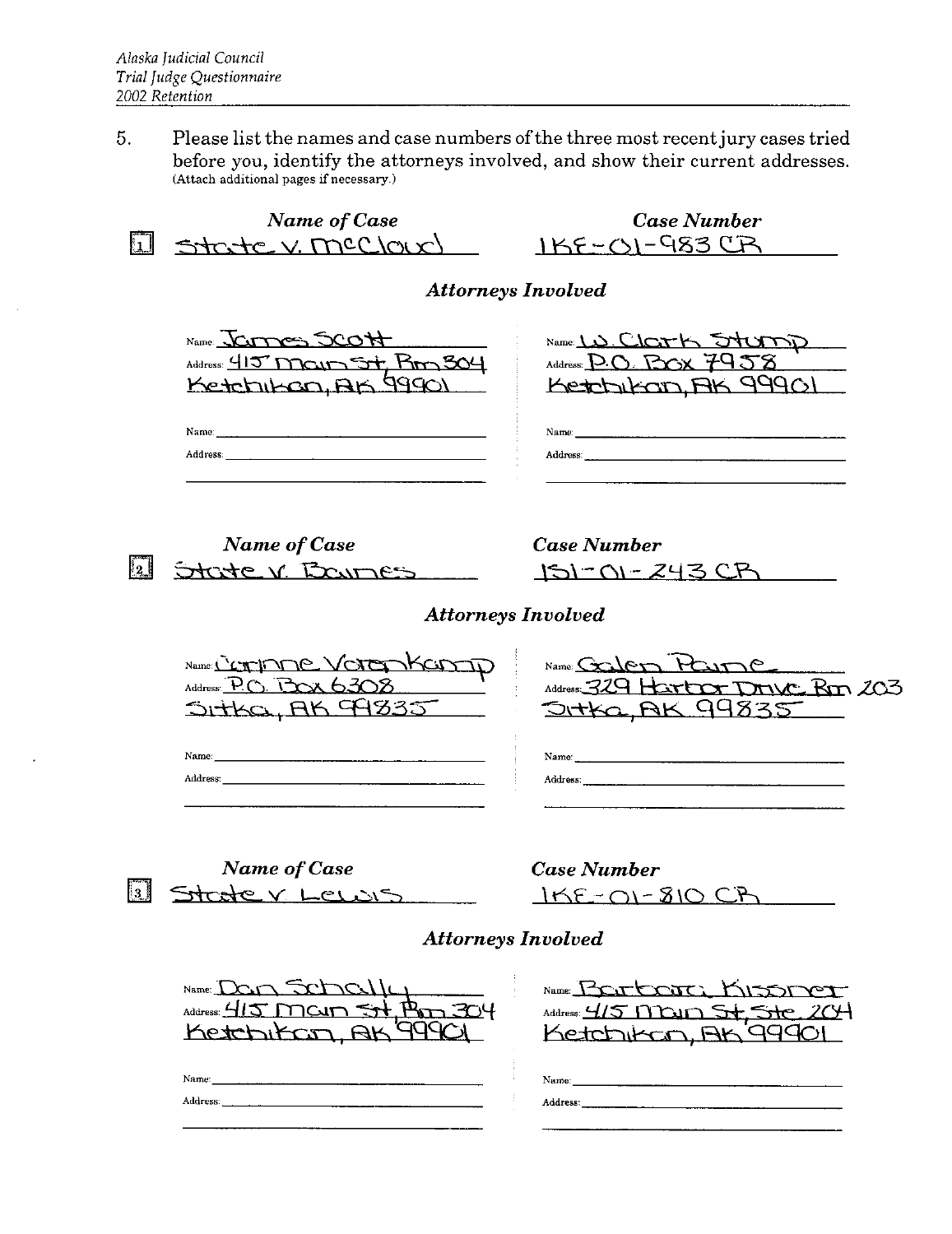6. Please list the names and case numbers of the three most recent non-jury cases tried before you, identify the attorneys involved, and show their current  $addresses.$  (Attach additional pages if necessary.)

|                     | Name of Case                                                                                         | <b>Case Number</b>                                                                                                                                                                                                                              |
|---------------------|------------------------------------------------------------------------------------------------------|-------------------------------------------------------------------------------------------------------------------------------------------------------------------------------------------------------------------------------------------------|
| $\lfloor 1 \rfloor$ | Second Box Co.                                                                                       | 1KE-01-5 CI                                                                                                                                                                                                                                     |
|                     |                                                                                                      |                                                                                                                                                                                                                                                 |
|                     | <b>Attorneys Involved</b>                                                                            |                                                                                                                                                                                                                                                 |
|                     | Name Boger Herclerson                                                                                | Name: W. Clark Sturn                                                                                                                                                                                                                            |
|                     | Address: 701 Licent 415+ Ave, Ste 202                                                                | Address $D_O$ . Thor $\mathcal{F}$                                                                                                                                                                                                              |
|                     | Ancharge, AK99503                                                                                    | Ketchikan, AK 9990                                                                                                                                                                                                                              |
|                     |                                                                                                      |                                                                                                                                                                                                                                                 |
|                     |                                                                                                      | Name: $\frac{1}{2}$                                                                                                                                                                                                                             |
|                     | Address: Address: Address: Address: Address: Address: Address: Address: Address: Address: Address: A |                                                                                                                                                                                                                                                 |
|                     |                                                                                                      |                                                                                                                                                                                                                                                 |
|                     |                                                                                                      |                                                                                                                                                                                                                                                 |
|                     | Name of Case                                                                                         | <b>Case Number</b>                                                                                                                                                                                                                              |
| [2]                 | Alcana Canon Dwers, Inc.                                                                             | $155-01-1621$                                                                                                                                                                                                                                   |
|                     | <b>Attorneys Involved</b>                                                                            |                                                                                                                                                                                                                                                 |
|                     |                                                                                                      |                                                                                                                                                                                                                                                 |
|                     | Name H. C.C.U Keere                                                                                  | Name: Brican Hanson                                                                                                                                                                                                                             |
|                     | Address: 540 Water 5t, 5te 302                                                                       | Address: 408-BOIC WWW PO. BOX98                                                                                                                                                                                                                 |
|                     | Ketchitco, AK 99901                                                                                  | DIARO, BR<br>99833                                                                                                                                                                                                                              |
|                     |                                                                                                      |                                                                                                                                                                                                                                                 |
|                     |                                                                                                      | Name: $\frac{1}{2}$ , $\frac{1}{2}$ , $\frac{1}{2}$ , $\frac{1}{2}$ , $\frac{1}{2}$ , $\frac{1}{2}$ , $\frac{1}{2}$ , $\frac{1}{2}$ , $\frac{1}{2}$ , $\frac{1}{2}$ , $\frac{1}{2}$ , $\frac{1}{2}$ , $\frac{1}{2}$ , $\frac{1}{2}$ , $\frac{1$ |
|                     |                                                                                                      |                                                                                                                                                                                                                                                 |
|                     |                                                                                                      |                                                                                                                                                                                                                                                 |
|                     |                                                                                                      |                                                                                                                                                                                                                                                 |
|                     | Name of Case                                                                                         | <b>Case Number</b>                                                                                                                                                                                                                              |
| 3 J                 | Petersy scheer                                                                                       | 1RE-01-16 5C                                                                                                                                                                                                                                    |
|                     | <b>Attorneys Involved</b>                                                                            |                                                                                                                                                                                                                                                 |
|                     |                                                                                                      |                                                                                                                                                                                                                                                 |
|                     | Name: MIChriel P. Heiser                                                                             | $Name$ $R \omega$ $St$                                                                                                                                                                                                                          |
|                     | Address: 300 Mill 5+ 5te. 20                                                                         | Address: 320 Prux<br><u>en St. Stc. 316</u>                                                                                                                                                                                                     |
|                     | AX 99901<br>Ketchikan                                                                                | Ketchikco AK 9990                                                                                                                                                                                                                               |
|                     |                                                                                                      |                                                                                                                                                                                                                                                 |
|                     |                                                                                                      |                                                                                                                                                                                                                                                 |
|                     |                                                                                                      |                                                                                                                                                                                                                                                 |
|                     |                                                                                                      |                                                                                                                                                                                                                                                 |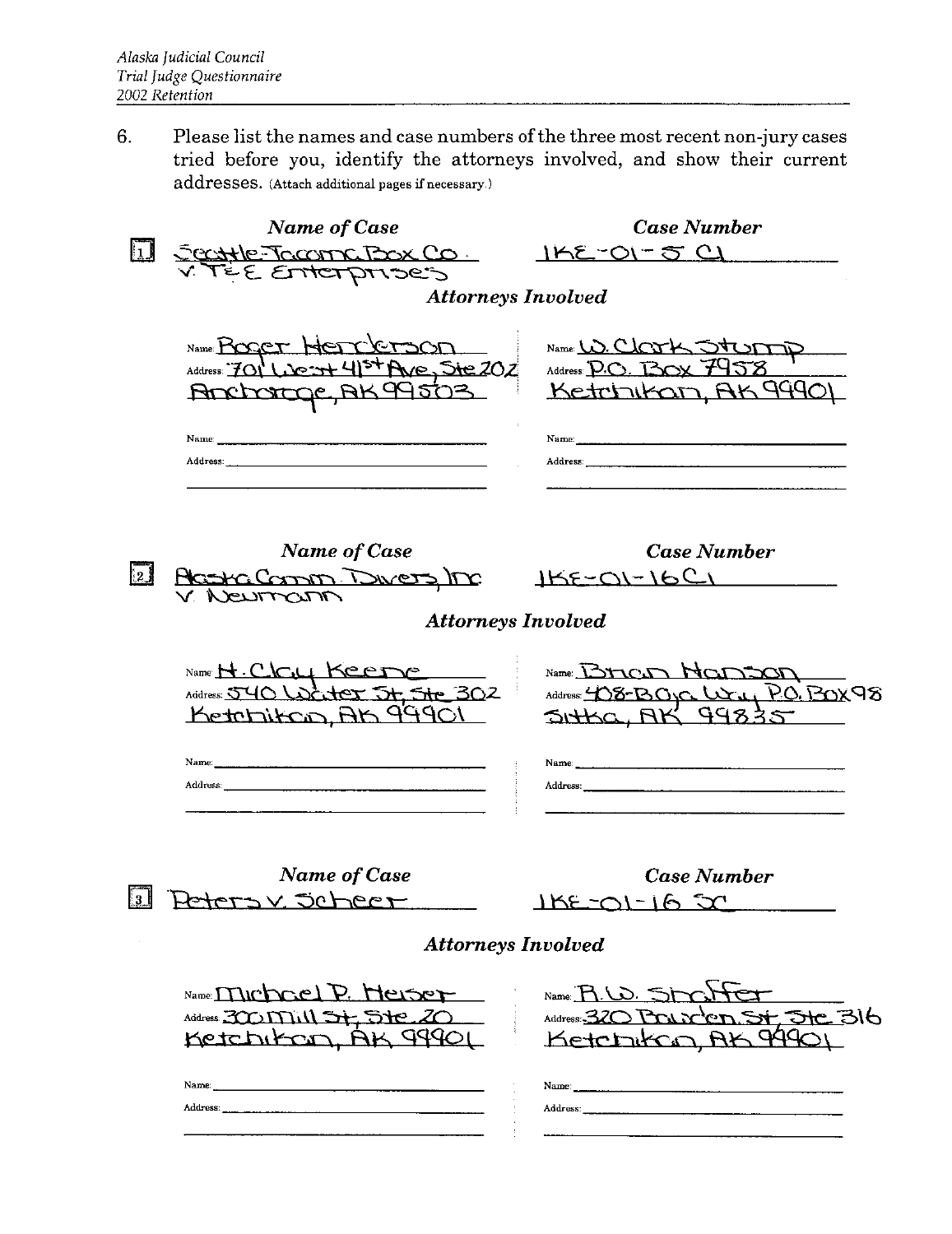7. Please list the names and case numbers of the three most recent cases which did not go to trial, but on which you did significant work (such as settlement conference, hearings, motion work, etc.), identify the attorneys involved, and show their current addresses. (Attach additional pages if necessary.)

|       | <b>Name of Case</b>                                                                                                                                                                                                                                                                                                                | <b>Case Number</b>                                                                                                                                                                                                                                                                                                                                                                                             |  |  |  |  |  |
|-------|------------------------------------------------------------------------------------------------------------------------------------------------------------------------------------------------------------------------------------------------------------------------------------------------------------------------------------|----------------------------------------------------------------------------------------------------------------------------------------------------------------------------------------------------------------------------------------------------------------------------------------------------------------------------------------------------------------------------------------------------------------|--|--|--|--|--|
|       | LL SICOLE V. PECOZZIDO<br>(SEHTERNENT CONF.)                                                                                                                                                                                                                                                                                       | <u>1KE-01-138 CI</u>                                                                                                                                                                                                                                                                                                                                                                                           |  |  |  |  |  |
|       |                                                                                                                                                                                                                                                                                                                                    |                                                                                                                                                                                                                                                                                                                                                                                                                |  |  |  |  |  |
|       | <b>Attorneys Involved</b>                                                                                                                                                                                                                                                                                                          |                                                                                                                                                                                                                                                                                                                                                                                                                |  |  |  |  |  |
|       | Name $(\mathcal{W}(1), (\mathcal{W}(2))$<br>Address: 300171111 5t, 5tc 22<br>Ketchikan, AK 99901                                                                                                                                                                                                                                   | Name: H. Clay Keene<br>Address: 540 Worter St, 5te 302<br>Ketchikcon, AK 99901                                                                                                                                                                                                                                                                                                                                 |  |  |  |  |  |
|       | Address: Address: Address: Address: Address: Address: Address: Address: Address: Address: Address: A                                                                                                                                                                                                                               | Address: the contract of the contract of the contract of the contract of the contract of the contract of the contract of the contract of the contract of the contract of the contract of the contract of the contract of the c                                                                                                                                                                                 |  |  |  |  |  |
| l 2 I | Name of Case<br>State v Barnes                                                                                                                                                                                                                                                                                                     | <b>Case Number</b><br><u> IKE-OI- 526 CB</u>                                                                                                                                                                                                                                                                                                                                                                   |  |  |  |  |  |
|       | <b>Attorneys Involved</b>                                                                                                                                                                                                                                                                                                          |                                                                                                                                                                                                                                                                                                                                                                                                                |  |  |  |  |  |
|       | Name: Stephen R. West<br>Address: 415 TTOUT 54, BM 304<br>Ketchikan, AK 99901                                                                                                                                                                                                                                                      | Name: Chris Hock<br>Address: 415 MC110 54, 510 204<br>Ketchikan, BK 99901<br>Name. $\frac{1}{2}$ $\frac{1}{2}$ $\frac{1}{2}$ $\frac{1}{2}$ $\frac{1}{2}$ $\frac{1}{2}$ $\frac{1}{2}$ $\frac{1}{2}$ $\frac{1}{2}$ $\frac{1}{2}$ $\frac{1}{2}$ $\frac{1}{2}$ $\frac{1}{2}$ $\frac{1}{2}$ $\frac{1}{2}$ $\frac{1}{2}$ $\frac{1}{2}$ $\frac{1}{2}$ $\frac{1}{2}$ $\frac{1}{2}$ $\frac{1}{2}$ $\frac{1$<br>Address: |  |  |  |  |  |
| [3]   | <b>Name of Case</b><br>Grateway Yetchikan<br>Preck Mix <sup>1</sup> (Scettlement ConF)<br><b>Attorneys Involved</b><br>Name Daniel G. Broce<br>Address: $P O$ . $P_{\text{max}}$ 32819<br>JUNECUS, AK 99803-2819<br>Name: 2008.000 PM 2008.000 PM 2008.000 PM 2009.000 PM 2009.000 PM 2009.000 PM 2009.000 PM 2009.000 PM 2009.000 | <b>Case Number</b><br>1KE-C1-31 C1<br>Name H. Clay Keene<br>Address: 540 Licitor 54, 5te 302<br>Ketchikan, BK 99901<br>Name:                                                                                                                                                                                                                                                                                   |  |  |  |  |  |
|       | Address: Address: Address: Address: Address: Address: Address: Address: Address: Address: Address: A                                                                                                                                                                                                                               |                                                                                                                                                                                                                                                                                                                                                                                                                |  |  |  |  |  |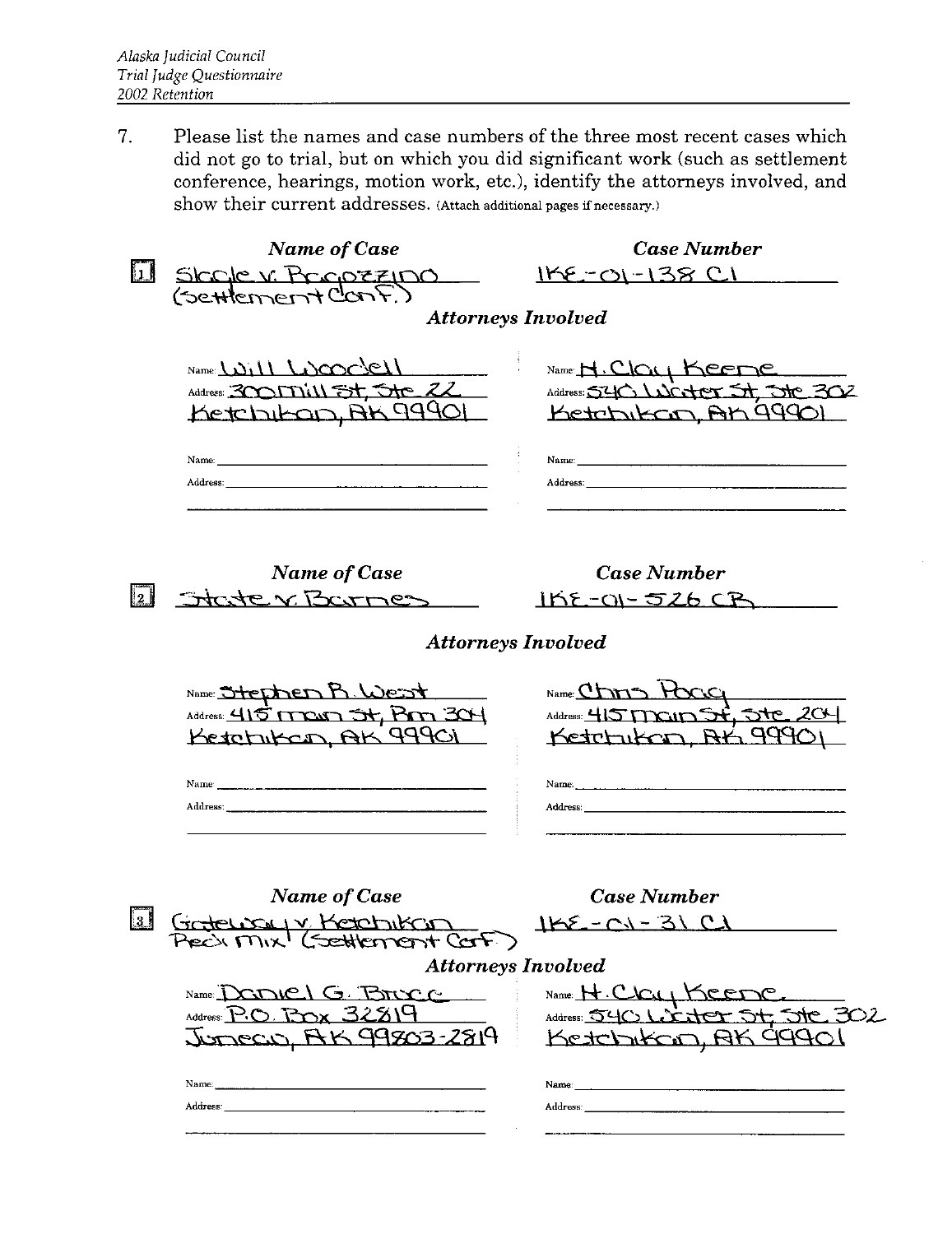If you deem it helpful to the Council, please list the name, case number and 8. attorneys' names and current addresses of any other cases during your judicial career in which you believe your work was particularly noteworthy. (Attachadditional pages if necessary.)

| <b>Name of Case</b>       | <b>Case Number</b>        |  |  |  |  |
|---------------------------|---------------------------|--|--|--|--|
|                           | <b>Attorneys Involved</b> |  |  |  |  |
|                           |                           |  |  |  |  |
|                           |                           |  |  |  |  |
|                           |                           |  |  |  |  |
|                           |                           |  |  |  |  |
|                           |                           |  |  |  |  |
| <b>Name of Case</b>       | <b>Case Number</b>        |  |  |  |  |
| <b>Attorneys Involved</b> |                           |  |  |  |  |
|                           |                           |  |  |  |  |
|                           |                           |  |  |  |  |
|                           |                           |  |  |  |  |
|                           |                           |  |  |  |  |
|                           |                           |  |  |  |  |
| Name of Case              | <b>Case Number</b>        |  |  |  |  |
|                           |                           |  |  |  |  |
|                           | <b>Attorneys Involved</b> |  |  |  |  |
|                           |                           |  |  |  |  |
|                           |                           |  |  |  |  |
|                           |                           |  |  |  |  |
|                           |                           |  |  |  |  |
|                           |                           |  |  |  |  |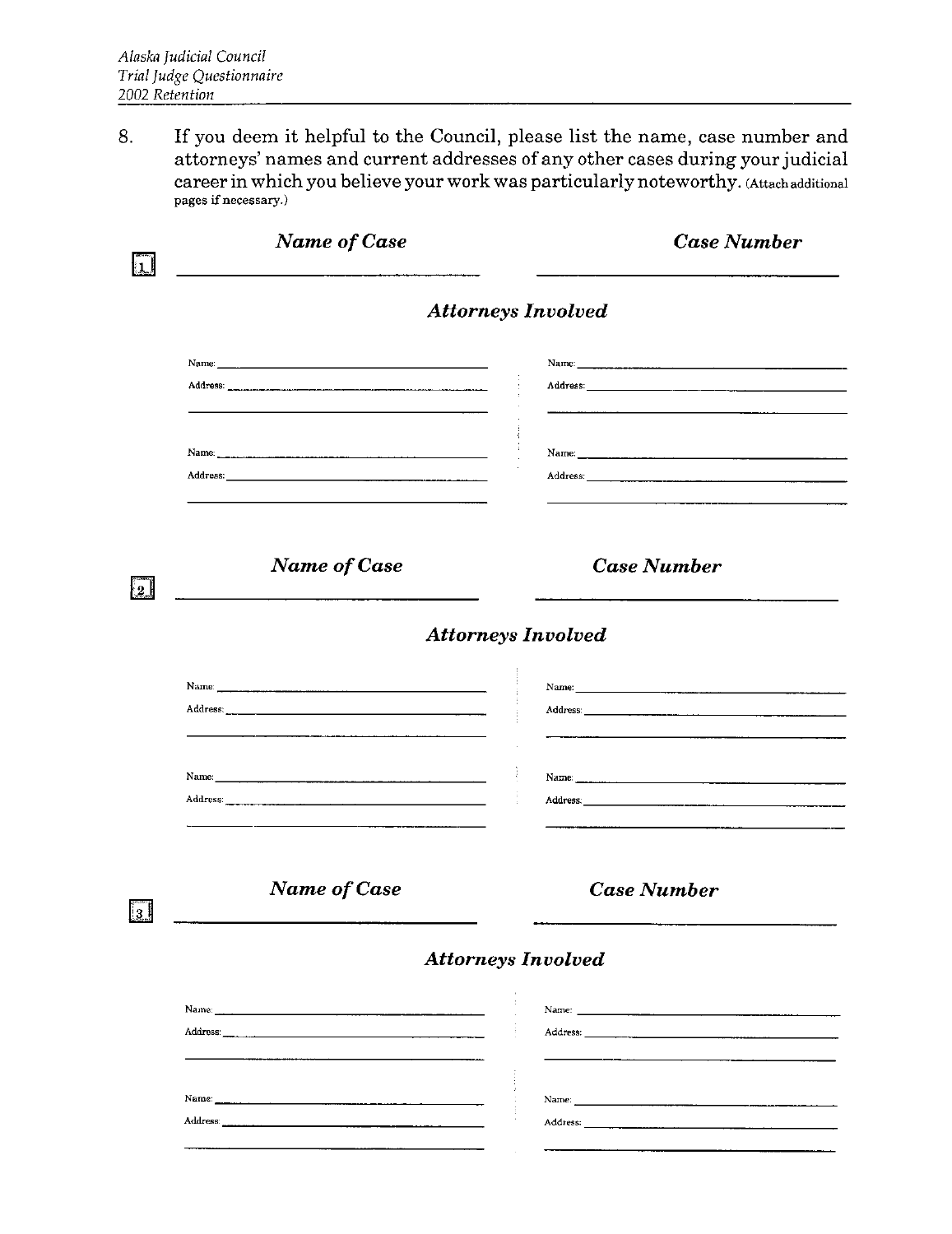## **MEMORANDUM**

| TO:          | Judicial Council Members                                |
|--------------|---------------------------------------------------------|
| FROM:        | Staff                                                   |
| <b>DATE:</b> | April 24, 2002                                          |
| RE:          | Comparison of Previous Survey Results - Kevin G. Miller |

Kevin G. Miller is standing for retention in 2002. The table on the following page compares retention and selection survey scores for Judge Miller. Changes in the form and content of the various surveys should be noted carefully in making any comparisons.

This is Judge Miller's first time to stand for retention. He was evaluated with the other non-retention judges in 2000.

Judge Miller applied for and was appointed to the Ketchikan District Court in 1999.